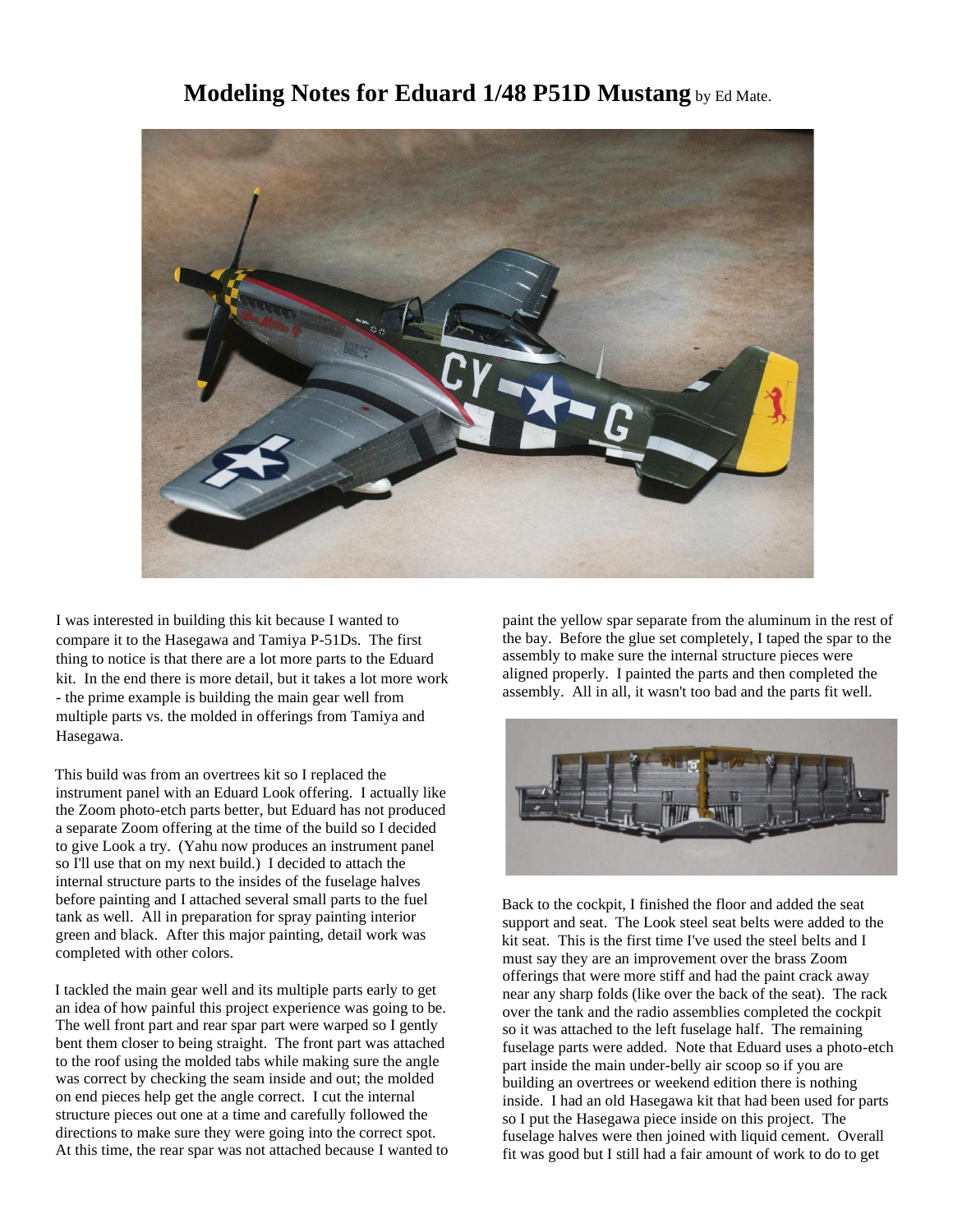the top nose joint looking good. I was surprised at how well the fin fillet part fit and I didn't use any filler once it was dry. The worst seam for me was the spot on the bottom in the area that makes up the cooling intake; the two halves had a slight step and the low side was actually a depression in the contour so there was no choice but to use filler to build the low side up.

Wing assembly was next up and it started with attaching the wheel bay assembly to the lower wing. There was a gap between the bay assembly; that space is for the gear doors to slip into during their assembly later. Test fitting the upper wings revealed that they fit very well - only a small amount of filing was needed to reduce the thickness of the top of the gear bay out near the strut attachments. The ID lights were painted and installed as were the parts to depict what is inside the shell ejection openings for the guns. The upper wings were attached using liquid glue and the gun insert pieces were added at the same time. The gun inserts were where the worst fit occurred. I filled some gaps at the ends of the inserts with some 0.005" thick plastic sheet. After letting the glue dry for a day, all of the seams were sanded.

Test fitting the wing assembly to the fuselage revealed another really good fit. The only issue I found was on the left wing the airfoil shape at the wing root didn't really match the fillet molded into the fuselage side. a 0.010" shim of plastic between the top of the gear bay and the inside of the upper wing at the back of the bay fixed the airfoil shape issue so the wings could be attached to the fuselage virtually without filler. The wings and stabilizers were attached with liquid glue and the stabilizer fit was as good as the wings. A small amount of Mr. Surfacer was spread over the joints and wiped down with rubbing alcohol as the final treatment for the seams.

I used one of the kit props and found the blades are nicely thin. I painted the prop in a session with 9 other props for projects starting with white on the tips, then yellow, then masking the yellow for the final coat of black. Then Future was sprayed to prepare the blades for decals.

Preparation for painting included completing the instrument panel installation followed by the windscreen clear part. The clear part of the kit gunsight was cut off and replaced with a small piece of clear plastic sheet. The cockpit was masked by using an alternate canopy covered in tape. The windscreen and canopy were masked using the Eduard mask set offered in a Profipack kit. The shape for the back of the canopy was terrible so I created my own masking tape version. The wheel wells were masked using folds of paper towel. The overall assembly was cleaned by wiping down with rubbing alcohol.

The standard kit markings are nice but I started with the overtrees boxing so I went to the decal stash for this project. I chose the Mille G flown by Major Edward B. Giller, C.O. of the 343rd Fighter Squadron of the 55FG. The decals came from Barracudacals.

Painting started with Alclad Aluminum sprayed directly on the plastic in areas that would still be NMF. Masking with Parafilm and painter's tape (blue) was completed so the silver

painted wings could be completed. Alclad dull aluminum was used replicate the painted areas. Various other panels on the nose were masked and painted in dark aluminum or light aluminum to create some variation and visual interest. The flaps on Mustangs look shiny in photos so I painted the parts with Alclad gloss black primer followed by airframe aluminum - the effect was great, but perhaps a bit too shiny. The masked canopy & windscreen were painted flat black followed by Model Master Aluminum.

Time for color. The color areas started with dark grey preshade for the areas that would be white. White was sprayed not only in the white spots, but also in places that would be red and yellow later. This included the spinner parts. The white areas were masked and then black was sprayed for the wing tail and invasion stripes. Those areas were masked and yellow was sprayed on the nose, spinner, and rudder. The nose and spinner were masked for the green color to complete the squadron markings. I used some guage blocks to cut the spinner mask to size.



The nose checks were done in two steps where the back rows were painted and then the masking was changed so the front row could be masked.



With the nose done, the red stripe area was masked and painted. I tried using the Barracudacal decal as a template, but it is too short to properly span the Eduard kit so I turned to a draftsman's French curve and cut a curve that fit properly. Finally, after the red stripes were masked, the camouflage green was painted on the rear of the model.